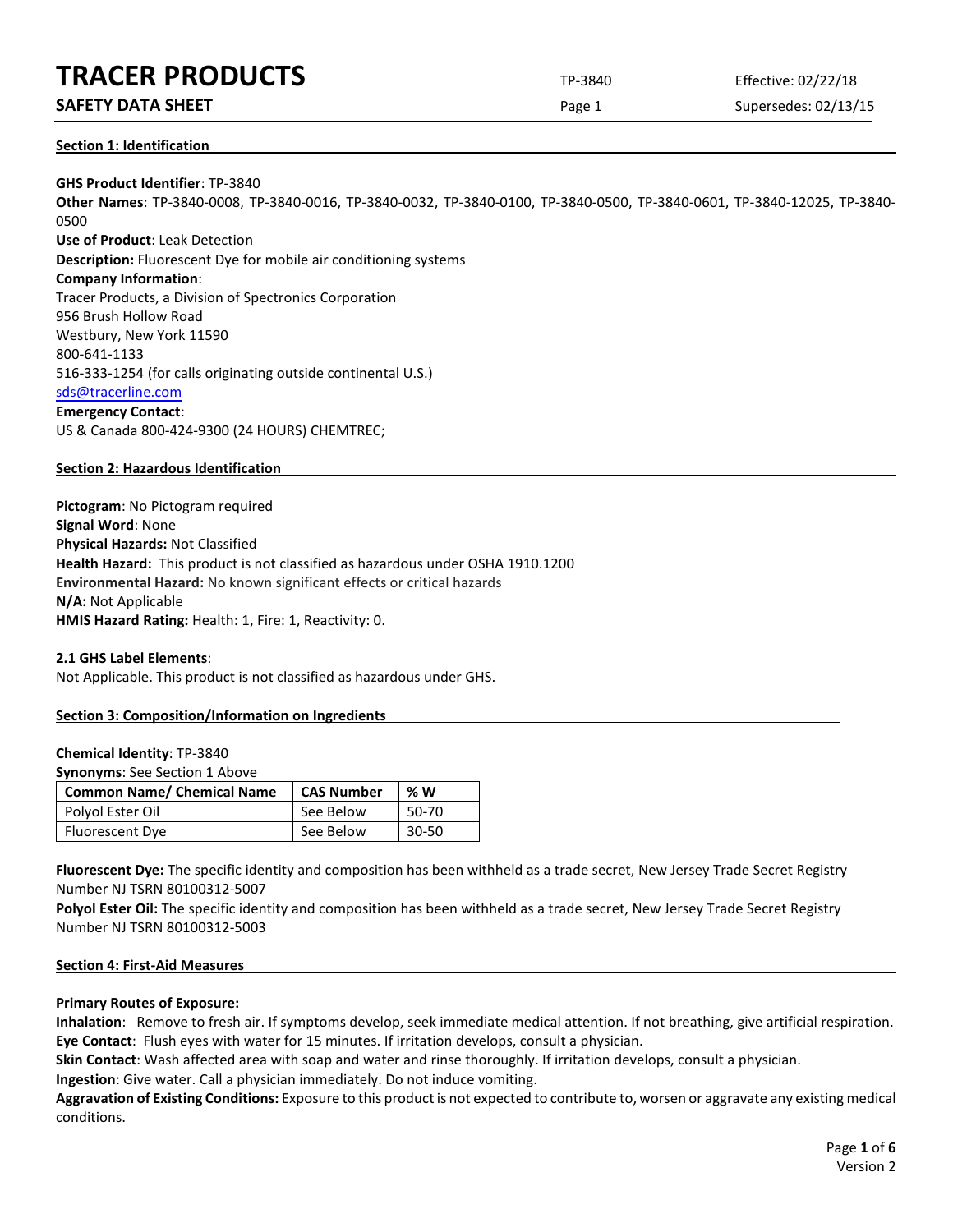# **SAFETY DATA SHEET** SUPERFOUR SAFET ASSESSED A REPORT OF SUPERFOURITY DATA SUPERFOURITY OF SUPERFOURITY OF SUPERFOURITY OF SUPERFOURITY OF SUPERFOURITY OF SUPERFOURITY OF SUPERFOURITY OF SUPERFOURITY OF SUPERFOURITY OF SUP

**Most Important Symptom**: Treat symptomatically.

#### **Section 5: Fire-Fighting Measures**

**Flash Point:** > 305°F (152°F)

**Test Method:** Pensky-Martens Closed Cup

**Explosive Limit:** LEL (%): No data available; UEL (%): No data available

**Autoignition Temperature:** No data available

**Unusual Fire and Hazardous Combustion and Decomposition Products:** Smoke, soot, and toxic/irritating fumes (i.e., carbon dioxide, carbon monoxide, etc.). Oxides of nitrogen and carbon.

**Fire and Explosion Hazards:** May liberate irritating or toxic vapors during combustion or decomposition.

**Extinguishing Media:** Based on the NFPA guide, use dry chemical, carbon dioxide, water mist, water jet sprays, halogen, or alcohol foam suitable for Class B fires. Use water to cool containers exposed to fire. For large fires, use water spray, fog or alcohol foam, thoroughly drenching the burning material.

**Unsuitable Extinguishing Media:** High volume water with full jet. Oxidizers and reducers.

**Fire-Fighting Procedures/Equipment:** Fire fighters and others who may be exposed to the products of combustion should be equipped with NIOSH-approved, positive-pressure, self-contained breathing apparatus (SCBA) and full protective clothing. Water can be used to cool and protect containers and surroundings.

### **Section 6: Accidental Release Measures**

### **Non-Emergency Personnel**:

General Advice: Avoid inhalation and contact with skin, eyes, or clothing. Wash hands and face before eating, drinking, or using tobacco products.

Personal Protective Equipment Needed: Wear impervious gloves, shoes, and protective clothing

#### **Emergency Personnel**:

Suitable Protective Gear: Wear impervious gloves, shoes and protective clothing.

# Unsuitable Protective Gear: Not Applicable

**Environmental Precautions**: Prevent any contamination of local soils and water supply. Prevent ground water infiltration or any ground penetration. Avoid the spreading or entering into watercourses by using sand, soil, or other types of barriers. If contamination into water course or sewage system, alert appropriate authorities.

# **Containment/Clean-up Methods**:

Containment & Recovery of Product: Contain with absorbent material, such as clay, soil, universal binding medium, or any commercially available absorbent. Shovel reclaimed dye and absorbent into a recovery or salvage drums for disposal. For larger spills, transfer to a salvage tank for recovery or safe disposal. Any residues should be treated like a small spill. This is not a RCRA hazardous waste per Title 40 CFR 261. Stop material from contaminating soil, or from entering sewers or bodies of water. For larger spills, transfer to a salvage tank for safe recovery/disposal. Residues are treated as small spills.

Disposal**:** Either incinerate or land fill in accordance with applicable local, state and federal regulations.

# **Section 7: Handling and Storage**

**Handling Precautions:** Use product only in well ventilated areas. Avoid breathing in mists or vapors from a heated product. Avoid formation of mists. Avoid heating product near flash point. Avoid prolonged or repeated contact with skin. Handle in ambient temperature.

**Storage Conditions:** Store in a cool, dry, well-ventilated area away from heat, ignition sources, and direct sunlight. Always keep containers tightly closed. Store away from oxidizing and reducing agents.

**Personal Hygiene:** Wash hands before breaks and at the end of the work day. Do not carry cleaning clothes used to absorb product in clothing. General hygiene measures for chemicals apply.

**Empty Container Precautions:** Do not reuse empty container for any purpose.

**Special Warnings:** Hot organic chemical vapors or mists can suddenly and without warning combust when mixed with air.

# **Section 8: Exposure Controls/Personal Protection**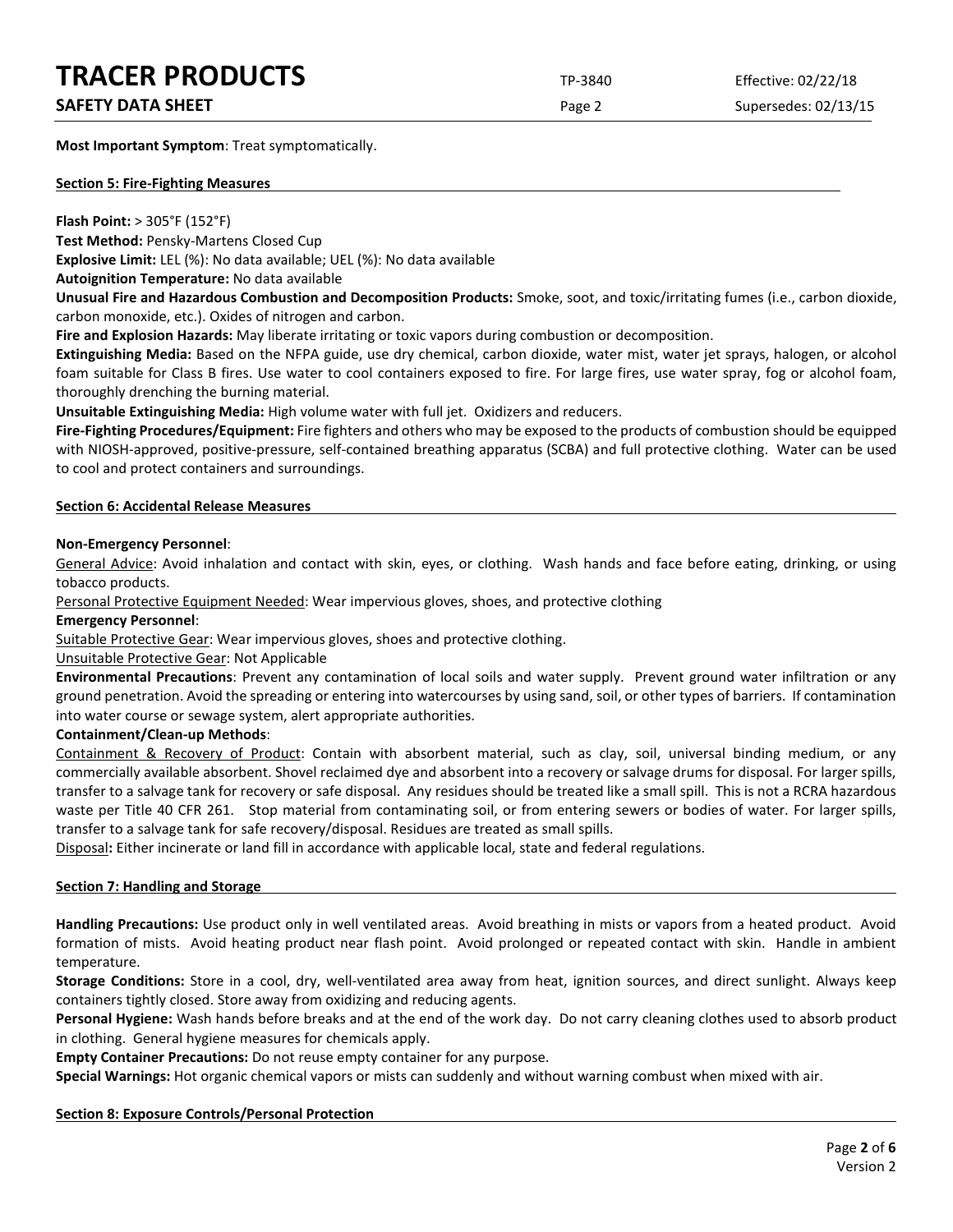| <b>TRACER PRODUCTS</b>   | TP-3840 | Effective: 02/22/18  |
|--------------------------|---------|----------------------|
| <b>SAFETY DATA SHEET</b> | Page 3  | Supersedes: 02/13/15 |

**Occupational Exposure Limits**: No exposure limits have been established for this product.

**Biological Exposure Limits**: No data available

**Engineering Controls/Ventilation**: Maintain airborne concentrations below the established exposure limits by providing adequate ventilation. General (dilution) ventilation should be acceptable. Additional local exhaust ventilation is recommended where dusts, mists or vapors may be released.

**Airborne Oil Mist Exposure Limits:** Polyol Ester Oil

ACGIH TLV:  $5mg/m<sup>3</sup>$ , 8hr. ACGIH STEL:  $10 \text{ mg/m}^3$ , 8hr.

, 8hr. OSHA PEL: 5mg/m3 , 8hr.

### **Personal Protective Equipment**:

Respiratory Protection: Avoid breathing vapor and/or mist. If occupational exposure limits are exceeded wear NIOSH/OSHA approved equipment. Use a respiratory protection fitted with a combination filter A-P3 for short term use. High airborne concentrations may necessitate the use of self-contained breathing apparatus (SCBA) or a supplied air respirator. Respiratory protection programs must be in compliance with 29 CFR 1910.134.

Skin Protection: Wear protective clothing and appropriate impervious gloves.

Eye Protection: Wear safety goggles with peripheral coverage approved to EU Standard EN 166, AS/NZS 1337. An eye wash facility should be readily available.

Hand Protection: When in contact with material, be sure to use proper gloves approved to standards (Europe: EN 374, U.S.: F739, & AS/NZS: 2161). Gloves made from neoprene, nitrile or butyl rubber may provide suitable chemical protection.

Hygiene Measures: Wash thoroughly after handling, especially before eating, drinking, smoking, or using restroom facilities.

#### **Section 9: Physical and Chemical Properties**

**Physical State**: Liquid **Appearance**: Amber **Odor**: Mild **Odor Threshold**: **pH**: no data available **Melting Point**: No data available **Freezing Point**: No data available **Initial Boiling Point**: No data available **Boiling Range**: >600°F (316°C) **Flash Point (PMCC)**: > 305°F (152°C) **Evaporative Rate**: <0.01 **Solid Flammability**: No data available **Gas Flammability**: No data available **Upper Explosive Limit**: No data available **Lower Explosive Limit**: No data available **Vapor Pressure 68**° **F (20**° **C)** : <0.01 mmHg@ 20°C **Vapor Density (Air= 1)** : >1 **Relative Density**: .868 **Solubility in Water**: Insoluble **Partition Coefficient: n-octanol/water**: No data available **Auto-ignition Temperature**: No data available **Decomposition Temperature**: No data available **Viscosity at 40°C: 28.67 Viscosity at 100°C**: 5.46 **Percent Volatile by Volume (%)**: 0 **Evaporation Rate (Butyl Acetate=1)**: < 0.01 **Volatile Organic Content (VOC) Component**: None

**Note:** The physical data presented above are typical values and should not be construed as a specification.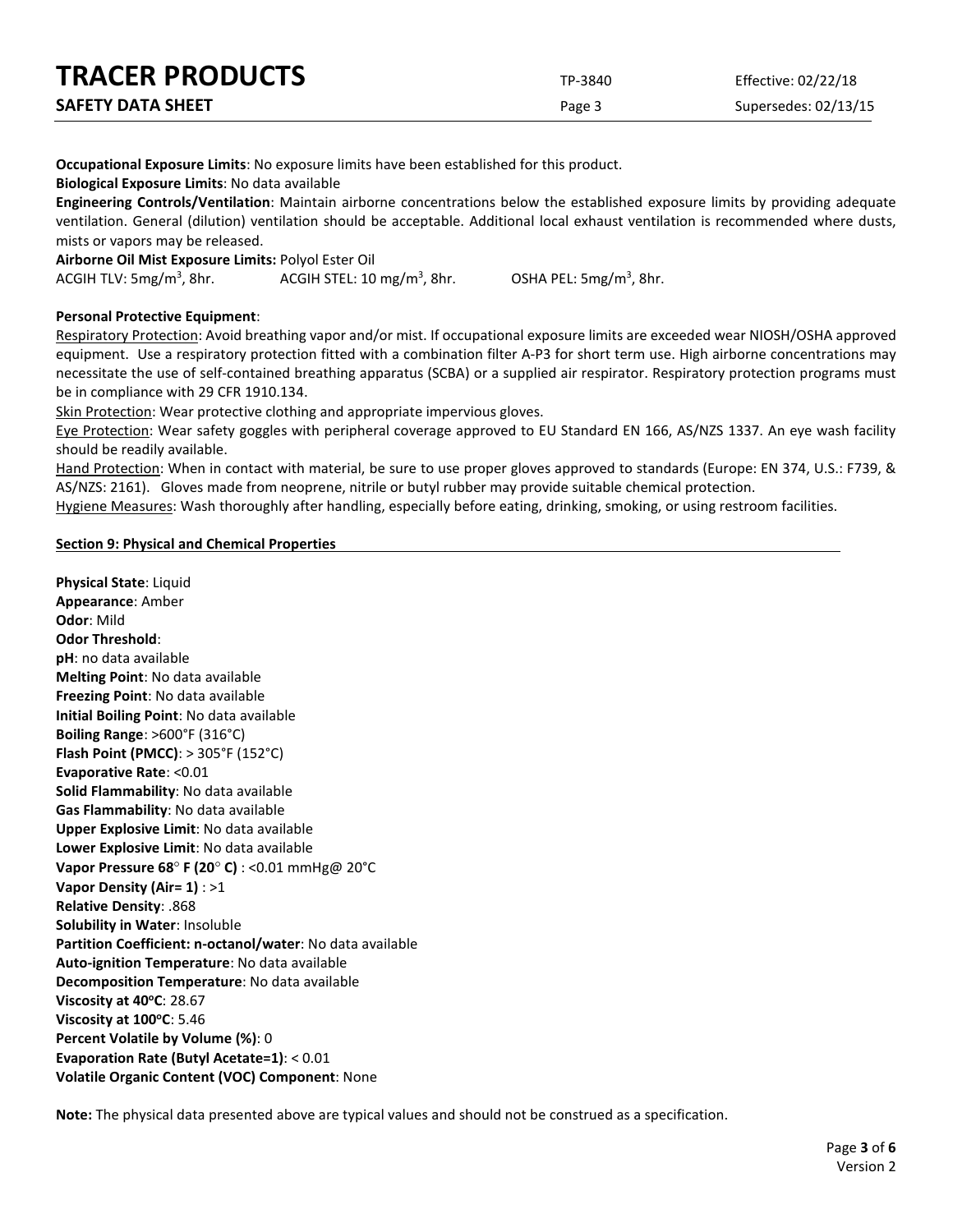| <b>TRACER PRODUCTS</b> | TP-3840 | Effective: 02/22/18 |
|------------------------|---------|---------------------|
|                        |         |                     |

**SAFETY DATA SHEET** SUPERFOUR SAFET ASSEMBLY 2004 THE Page 4 Supersedes: 02/13/15

### **Section 10: Stability and Reactivity**

**Reactivity**: This product is non-reactive under ambient conditions

Stability: Stable under normal conditions of use. Can decompose slowly with localized heating over 300°C

**Conditions to Avoid**: High temperatures & a source of ignition. Toxic fumes may be released if product is heated above decomposition point.

**Incompatible Materials**: Strong Acids, Strong oxidizing agents, and Reducing agents

Hazardous Decomposition Products: In the event of combustion, CO and CO<sub>2</sub> will be formed.

**Hazardous Polymerization**: Will not occur

#### **Section 11: Toxicological Information**

|                             |        | <b>Fluorescent Dye</b> | <b>Polyol Ester Oil</b> |
|-----------------------------|--------|------------------------|-------------------------|
| Oral LD <sub>50</sub>       | Rat    | >5,000 mg/kg           | >2,000 mg/kg            |
| Dermal LD <sub>50</sub>     | Rabbit | >2,000 mg/kg           | >2,000 mg/kg            |
| Inhalation LC <sub>50</sub> | Rat    | $>12$ mg/l             | $>5.1$ mg/l             |
| Eye Irritation              | Rabbit | Not Irritating         | Not Irritating          |
| Skin Irritation             | Rabbit | >4                     | No data available       |

#### **Carcinogenicity**:

| <b>Carcinogenicity</b> | ACGIH | <b>TIARC</b> | <b>NTP</b> | OSHA |
|------------------------|-------|--------------|------------|------|
| Polyol Ester Oil       | Nο    | N٥           | N٥         | Nο   |
| <b>Fluorescent Dye</b> | No    | No           | N٥         | N٥   |

Summary Comments: According to ACGIH, IARC, NTP, and OSHA, the polyol ester and the fluorescent dye are not considered to be a hazardous carcinogen to humans.

**Reproductive Toxicity**: No data available **STOT-single exposure**: No data available

#### **STOT-repeated exposure**:

|                    |     | <b>Fluorescent Dye</b>                | <b>Polyol Ester</b> |
|--------------------|-----|---------------------------------------|---------------------|
| Oral mg/kg         | Rat | No data available                     | 1613                |
| Dermal mg/kg       | Rat | No data available   No data available |                     |
| Inhalation mg/l/4h | Rat | No data available                     | No data available   |

#### **Aspiration Hazard:** No

**Likely Routes of Exposure**: Eyes, skin and respiratory tract **Symptoms**:

Eye Contact: May cause mild irritation

Skin Contact: May cause mild irritation

Inhalation: May cause mild respiratory irritation

Ingestion: May cause gastrointestinal irritation

#### **Section 12: Ecological Information**

#### **Toxicity**:

|                                        | <b>Fluorescent Dye</b> | <b>Polyol Ester Oil</b> |
|----------------------------------------|------------------------|-------------------------|
| Fish $LL_{50}$ 96hr mg/l               | >100                   | $>100$ mg/l             |
| Crustacean LL <sub>50</sub> 96hr. mg/l | >100                   | $>10000$ mg/L           |
| Algae <b>NOEL</b> 72hr. mg/l           | >100                   | $>100$ mg/l             |

**Persistence & Degradability**: No data available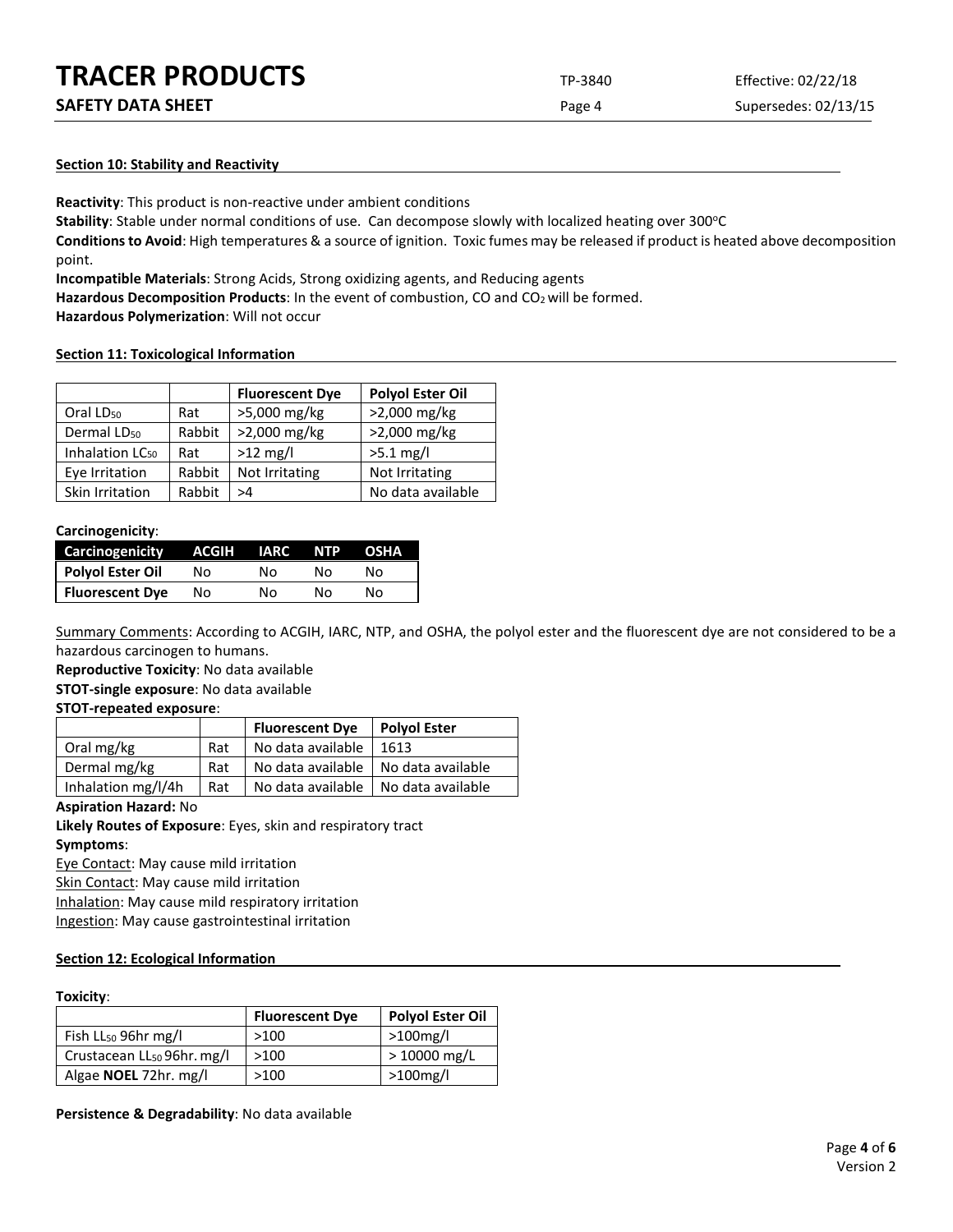# **SAFETY DATA SHEET** SUPERFOUR CONSIDERING Page 5 Supersedes: 02/13/15

**Bioaccumulation Potential**: No data available **Mobility in Soil**: No data available **Behavior in Sewage Plants:** No data available **PBT vPvB:** This substance is not a PBT vPvB

### **Section 13: Disposal Considerations**

**General Statements:** Federal regulations may apply to empty container. State and/or local regulations may be different.

**Disposal:** Recover or recycle if possible, otherwise, dispose of in accordance with all local, state, and federal regulations. Sewage disposal is discouraged

**Special Instructions:** Be sure to contact the appropriate government environmental agencies if further guidance is required. Do not remove labels from container until container is cleaned properly. Containers can be reused or disposed of by landfill or incineration if appropriate to local law. Water with cleaning agents is required

**Hazardous Waste Number:** Not a RCRA hazardous waste

### **Section 14: Transport Information**

**General Comments**: This product is not classed as hazardous or regulated for transport under 49 CFR, IATA/ICAO, or IMDG **49 CFR: DOT Shipping Name:** Not Regulated **DOT Label:** Not Applicable **DOT Identification No.:** Not Applicable; Nonregulated shipments by air under 49 CFR, IATA/ICAO AND IMO **Transport by Road/Rail (ADR/RID): UN Proper Shipping Name:** Not Applicable **Transport Hazard Class:** Not Applicable **Packing Group:** Not Applicable **Classification Code:** Not Applicable **LQ (ADR 2013):** Not Applicable **LQ (ADR 2009):** Not Applicable **Environmental Hazard:** Not Applicable **Tunnel Restriction Code:** Not Applicable **Transport by Sea (IMDG): UN Proper Shipping Name:** Not Applicable **Transport Hazard Class:** Not Applicable **Packing Group:** Not Applicable **Marine Pollutant:** Not Applicable **Environmental Hazard:** Not Applicable **Transport by Air (IATA): UN Shipping Name**: Not Applicable **Transport Hazard Class**: Not Applicable **Packing Group Number**: Not Applicable **Environmental Hazards**: Not Applicable **Special Precautions for User:** Unless otherwise specified, general measures for safe transport must be followed **Transport in Bulk:** Non-dangerous material according to transport regulations

# **Section 15: Regulatory Information**

# **Inventory Status:**

Fluorescent Dye: is listed or excluded from listing on TSCA, DSL, & AICS inventories Polyol Ester Oil: is listed or excluded from listing on TSCA, DSL, AICS, IECSC, & ENCS inventories